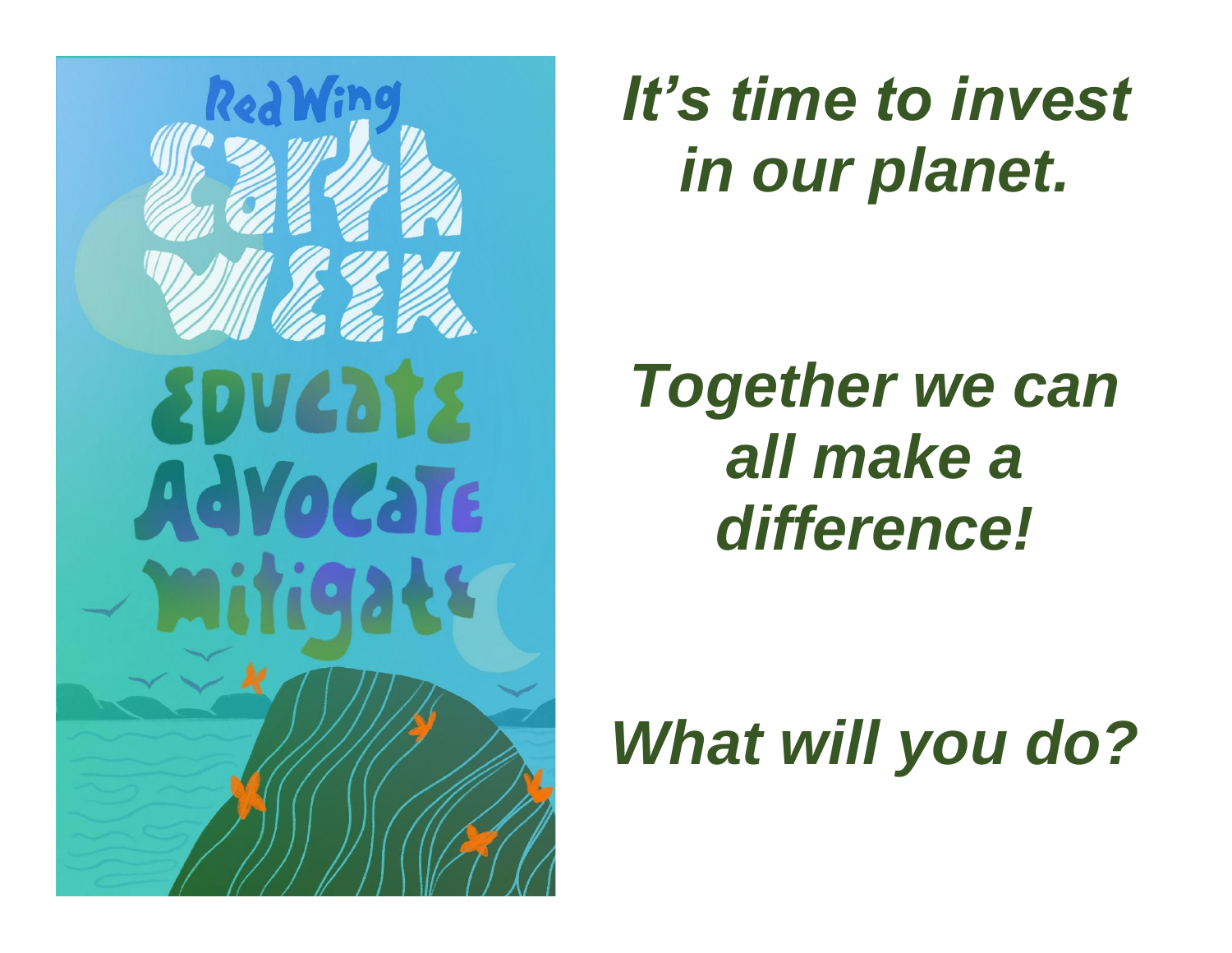## **Featured Events**

**Registration or tickets may be required**

- Tuesday, April 19, 6:00-8:00 pm Climate Change in Our Own Backyard: A Minnesota Perspective a virtual presentation by Mark Seeley Hosted by League of Women's Voters & Citizen's Climate Lobby – [Registration required](https://bit.ly/3JpcTOG)
- Tuesday, April 19, 12:00 pm Lunch & Learn Energy Smart for Businesses Sponsored by the Climate Coalition of Goodhue County at the Elks – Registration required
- Tuesday, April 19, 7:00 pm Learning on Tap Threats to Lake Pepin and community solutions to this vital stretch of the Mississippi River local solutions – Hosted by Pepin Legacy Alliance at Jimmy's Pub in the St. James Hotel, age 21+ [Registration](https://redwing.cr3.rschooltoday.com/public/getclass/category_id/28/program_id/3) required
- Wednesday, April 20, 5:30-7:00 pm A History of Sustainability Walking Tour of the Tower View Estate Sponsored by the Anderson Center [Registration required](https://www.universe.com/events/a-history-of-sustainability-walking-tour-tickets-H5QSGM)
- Wednesday, April 20, 6:30 pm Peacestock: Militarism & the Environment Hosted by Veterans for Peace at the Ignite Building, 319 Bush Stree[t Registration required](https://www.eventbrite.com/e/earth-day-look-at-militarism-and-the-environment-live-and-zoom-registration-302208201867)
- Thursday, April 21, Earth Day, Red Wing & the Future Nate Hagens, PHD in Natural Resources and MS in Finance, Executive Director of The [Institute for the Study of Energy & Our Future](https://www.energyandourfuture.org/) – at Red Wing Pubic Library – Sponsored by Citizens Climate Lobby – Register at the Door
- Saturday, April 23, Sunrise to Sunset Hike the Bluff, Sponsored by [Friends of the Bluffs](http://www.redwingbluffs.org/page-1601465)
- Saturday, April 23, 4:00-6:00 pm Electric Vehicle Show at the Red Wing High School
- Saturday, April 23, 6:30 pm Wild & Scenic Film Festival Sponsored by Red Wing Environmental Learning Center Tickets [required](http://redwingelc.com/)
- All week
	- o [Young Artist & Author Showcase](https://www.facebook.com/events/1231242757616155) Generation Rescue: Sustainable Water for All Artwork displayed at Mandy's Coffee & Cafe Sponsored by Sister Cities Commission
	- o [Red Wing Students Earth Week Streetscapes](https://sistercities.org/2022-yaas/) in Downtown Red Wing Storefronts Sponsored by Downtown Main Street

## **Earth Week 2022**

- Adopt a Drain Sponsored b[y City of Red Wing Stormwater Unit](https://www.red-wing.org/1061/Adopt-a-Drain-Program)
- Adopt a Trail Sponsored by [Friends of the Bluffs](http://www.redwingbluffs.org/page-1601465)
- Backyard Bingo [with Dakota Translations](https://www.eventbrite.com/e/earth-day-look-at-militarism-and-the-environment-live-and-zoom-registration-302208201867) Sponsored by Prairie Island Indian Community
- [Treasures on the Trail](https://redwingarts.org/treasures-on-the-trail) Sponsored by Red Wing Arts

#### **Monday**

- 5:30 am Sunrise Hike on He Mni Can-Barn Bluff Hosted by [Friends of the Bluffs](http://www.redwingbluffs.org/page-1601465)
- All Day Red Wing Clean-Up Day Our campaign to remove pieces of trash and litter from our neighborhoods, along our rivers, trails, and parks

### **Tuesday**

- 12:00 pm Lunch & Learn Energy Smart for Businesses Sponsored by the Climate Coalition of Goodhue County at the Elks Registration [required](http://www.redwingchamber.com/)
- 6:00-7:30 pm Climate Change in Our Own Backyard: A Minnesota Perspective a virtual presentation by Mark Seeley Hosted by Citizens Climate Lobby & League of Women Voters [Registration required](https://bit.ly/3JpcTOG)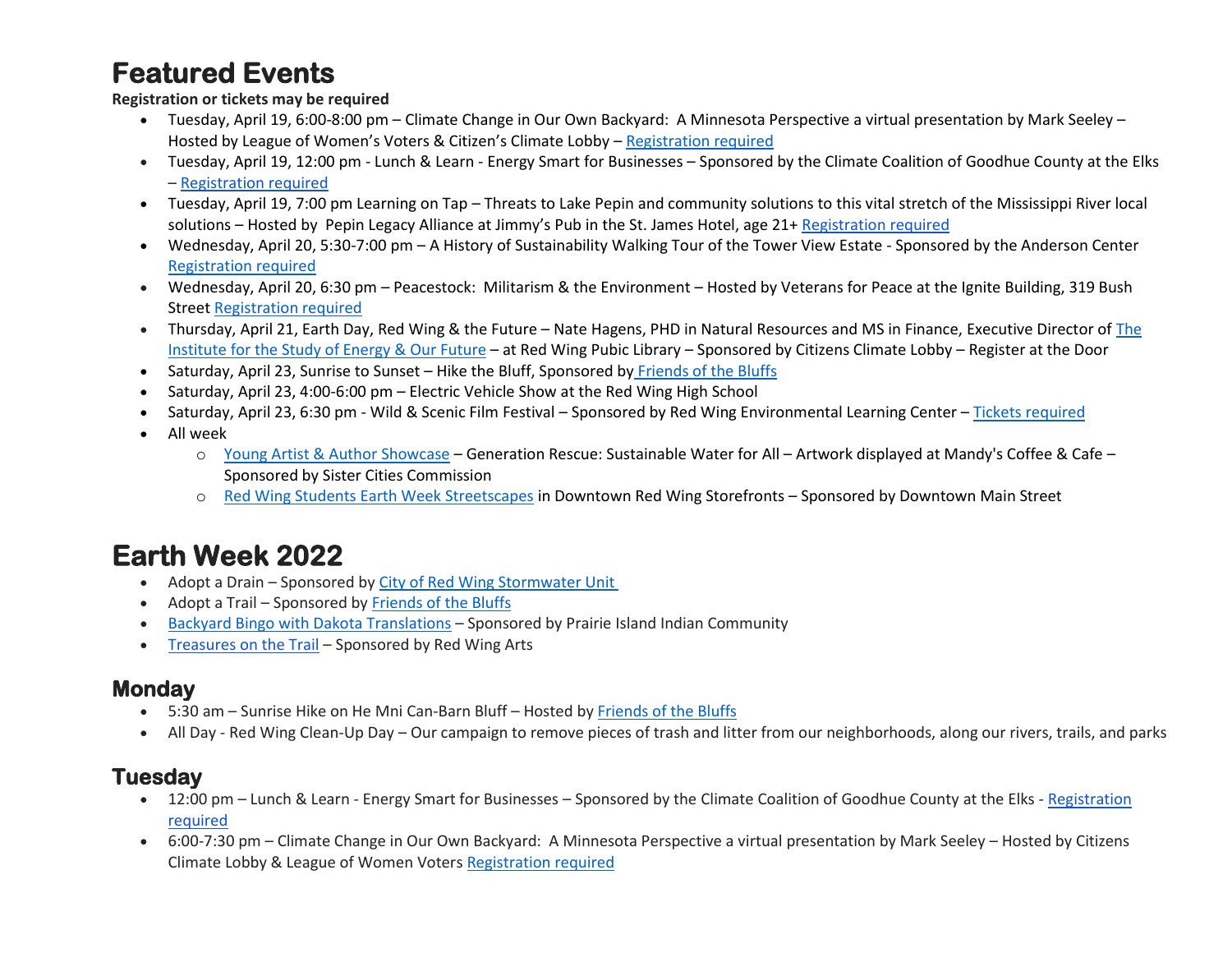• 7:00 pm Learning on Tap – Lake Pepin Legacy Alliance Presentation - Sponsored by Red Wing Community Education & Lake Pepin Legacy Alliance Presentation at Jimmy's Pub in the St. James Hotel – Ages 21+ [Registration required](https://redwing.cr3.rschooltoday.com/public/getclass/category_id/28/program_id/3)

#### **Wednesday (Walking Wednesday)**

- Walk to School · Walk to Work · Host a Walking Meeting · Take a Walk with your Neighbors
- All Day [Red Wing's Historic Architecture Walking Tour](http://www.red-wing.org/DocumentCenter/View/714/Historic-Walking-Tour-PDF) Brochures available at Red Wing Chamber of Commerce
- Anderson Center tour on the history of energy generation & research at Tower View
- 12:00 pm Mayor's Walk for Walking Wednesday meet outside the Mayor's Office, 327 Third Street
- 12:15 pm Riverfront Trail Walk Hosted by the Red Wing Family YMCA meet at the Y
- 12:15 pm Levee Park Walk for Red Wing Seniors Hosted by the Red Wing Family YMCA, meet at the Y
- 5:30 pm A History of Sustainability Walking Tour of the Tower View Estate Sponsored by the Anderson Center[, Registration required](https://www.universe.com/events/a-history-of-sustainability-walking-tour-tickets-H5QSGM)
- 6:30 pm Peacestock: Militarism & the Environment Hosted by Veterans for Peace at the Ignite Building, 319 Bush Street, Registration [required](https://www.eventbrite.com/e/earth-day-look-at-militarism-and-the-environment-live-and-zoom-registration-302208201867)

#### **Thursday**

- 11:00 am Reducing your Family's Carbon Footprint Webinar Sponsored by University of Minnesota Extension [Registration required](https://extension.umn.edu/event/reducing-your-familys-carbon-footprint)
- 5:00 pm Solar Panels on Your Roof & Solar Gardens 1478 Hillside Drive Hosted by Chad Kono/David Anderson
- 6:00 pm Earth Day, Red Wing & the Future Nate Hagens, PhD in Natural Resources and MS in Finance, Executive Director of **[The Institute for](https://www.energyandourfuture.org/)  [the Study of Energy & Our Future](https://www.energyandourfuture.org/)** – Hosted by Citizens Climate Lobby and the League of Women Voters at the Red Wing Public Library, Foot Room. Register at the Door

### **Friday (Take a Ride on Your Bicycle Day)**

- Bike to School · Bike to Work · Bike the Cannon Valley Trail. Goodhue-Pioneer Trails or Riverfront Trail
	- $\circ$  6:00 am Sunrise Bike Ride A 10-mile bike ride around Red Wing Sponsored by the Red Wing Bicycle Shop Meet at Red Wing Bicycle Company, 319 Main Street
	- $\circ$  10:00 am Mayor's Ride A 5-mile bike ride around Red Wing Meet at Red Wing Bicycle Company, 319 Main Street
- 9:30 am 5:30 pm Story Walk We are Water Protectors Sponsored by Red Wing Public Library Bay Point Park
- 1:00-2:30 pm [Nature's Sunprints](https://redwingarts.org/clay-creative-center-workshops/natures-sunprints) Sponsored by Red Wing Arts Clay & Creative Center, 1920 Old West Main Street
- All Day ["For the Love of Spring"](https://www.facebook.com/events/291017873146543/?acontext=%7B%22ref%22%3A%2252%22%2C%22action_history%22%3A%22%5b%7B%5C%22surface%5C%22%3A%5C%22share_link%5C%22%2C%5C%22mechanism%5C%22%3A%5C%22share_link%5C%22%2C%5C%22extra_data%5C%22%3A%7B%5C%22invite_link_id%5C%22%3A294527106094678%7D%7D%5d%22%7D) event shop local at Downtown and Old West Main retailers

#### **Saturday**

- Sunrise to Sunset Hike the Bluff Sponsored by [Friends of the Bluffs](http://www.redwingbluffs.org/page-1601465) He Mni Can Barn Bluff
- 7:30 am Assessable Bird Walk Sponsored by Red Wing Park Naturalist Meet at the Goodhue Pioneer Trail [Registration required](https://redwing.cr3.rschooltoday.com/public/getclass/category_id/55/program_id/32)
- 10:00 am-12:00 pm Nature Play Sponsored by Red Wing Park Naturalist Twin Bluff School
- 10:00 am 12:00 Earth Day Fun at Goodhue County History Society Families and individuals are invited to visit the museum for free and take a look at our exhibit "Down Stream Stories " which talks about the importance of water to Goodhue County and have a chance to do a planting activity.
- 1:00-2:00 pm Sustainable Food: Restorative Agricultural Practices for Business of the Future at John the Baptist Beverage Company, 33292 County 5 Blvd., Lake City, MN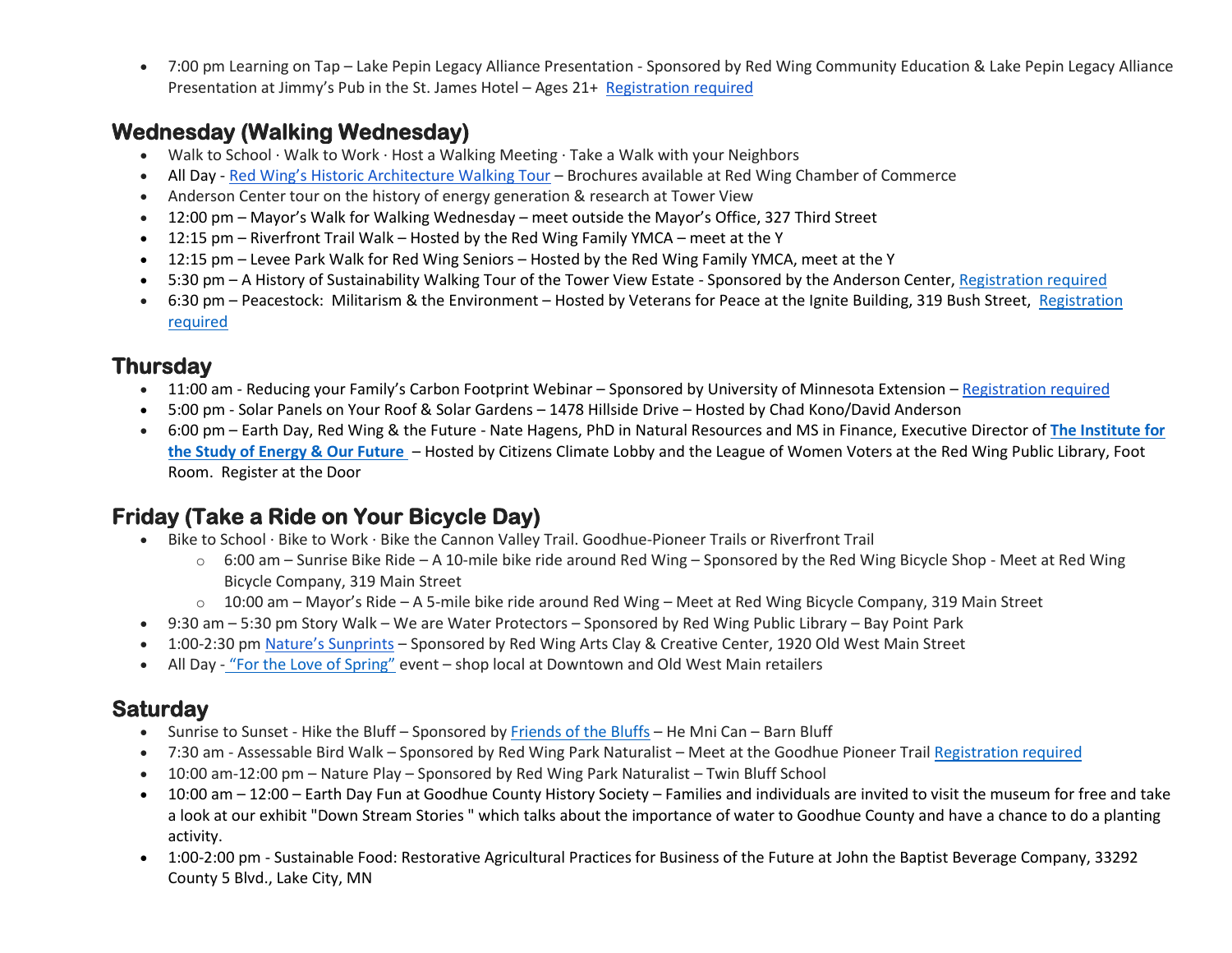- 10:00 am or 1:00 pm Flood Plain Walk in the Cannon Bottoms with Bruce Ause [Registration required](mailto:redwingbluffs@gmail.com)
- 1:00-2:30 pm [Nature's Sunprints](https://redwingarts.org/clay-creative-center-workshops/natures-sunprints) Sponsored by Red Wing Arts Clay & Creative Center, 1920 Old West Main Street
- 4:00-6:00 pm Electric Vehicle Show Red Wing High School
- 6:30 pm Wild & Scenic Film Festival Sponsored by Red Wing Environmental Learning Center [Tickets](http://redwingelc.com/) required
- All Day ["For the Love of Spring"](https://www.facebook.com/events/291017873146543/?acontext=%7B%22ref%22%3A%2252%22%2C%22action_history%22%3A%22%5b%7B%5C%22surface%5C%22%3A%5C%22share_link%5C%22%2C%5C%22mechanism%5C%22%3A%5C%22share_link%5C%22%2C%5C%22extra_data%5C%22%3A%7B%5C%22invite_link_id%5C%22%3A294527106094678%7D%7D%5d%22%7D) event shop local at Downtown and Old West Main retailers

### **Sunday (Get Out & Enjoy Mother Nature Day)**

- All Day Being in nature, or even viewing nature, reduces stress and increases pleasant feeling. Exposure to nature not only makes you feel better emotionally, it contributes to your physical wellbeing, reducing blood pressure, heart rate, muscle tension and the production of stress hormones. End Earth Week with a bang!
	- o Go for a picnic,
	- $\circ$  Enjoy a walk on one of our many trails,
	- o Take a bike ride,
	- $\circ$  Play in a park,
	- o Go fishing,
	- o Do whatever makes you happy.

#### **Earth Week Challenges**

- Fair Trade Books Climate Change Book Read & Discussion The more you read, the more you learn. The more you learn, the more you grow. Read a book from tour list or choose your own: *The Red Deal, Merchants of Doubt, Drawdown, The Next Great Migration, Finding the Mother Tree, Entangled Life, The Big Bad Book of Botany, Bright Green Lies, The Water will Come, Midnight in Chernobyl, The Nutmegs's Curse, doughnut Economics, Lie a Tree, The Overstory, The Hydrogen Revolution, The Insect Crisis, Fathoms, Animals Make Us Human, Islands of Abandonment, Carrots Don't Grow on Trees, The Treeline.* Books are available at Fair Trade Books or the Red Wing Library. Discussion will be held at the Red Wing Conservation Club. [Registration required](mailto:fairtradebooksrw@gmail.com)
- *Meatless Monday* Meatless Monday is a global movement that encourages people to reduce meat in their diet for their health and the health of the planet. To learn more, go to [Meatless Monday](https://www.mondaycampaigns.org/meatless-monday/about)
- *Home Energy Assessment –* A [Home Energy Assessment](https://www.energy.gov/energysaver/home-energy-assessments) can help you determine how much energy your home uses, where your home is inefficient, and which problem areas and fixes you should prioritize to save energy and improve the comfort of your home.
- *Vehicle Miles Traveled Challenge* Learn how many miles you travel around Red Wing by tracking your vehicle miles traveled. During Earth Week reset your odometer to zero at the beginning of the day and write down your mileage at the end of the day. Then look for ways to reduce them, carpool with neighbors, park in a central location and walk to the different stores you need to visit or try bicycling for some of those trips.
- *Walking Challenge* Take 10,00 steps or more on Walking Wednesday and then try to match is everyday the rest of the week.
- *Reduce Food Waste Challenge* Fruits and vegetable scrapes, coffee grounds, tea bags and leaves and cut flowers can be composted and kept out of the garage. During Earth Week, take a 5-gallon bucket and collect all of above-mentioned items to learn how you can reduce your waste. To learn more about composting, go to: [Composting in your backyard](https://www.pca.state.mn.us/waste/composting-your-backyard)
- *The Great Climate Bike Challenge* There isn't one magic silver bullet that will end climate change, but we know one thing: replacing car trips with bike rides is one small thing everyday people can do to help make a huge difference. Simply put, when you ride a bike to work, school, see friends and family, to run errands, you're helping combat climate change – every mile counts. Start small, one ride at a time and see how easy it can be. Then, join ["The Great Climate Bike Challenge"](https://oneride.peopleforbikes.org/) and see how small changes can make a big difference.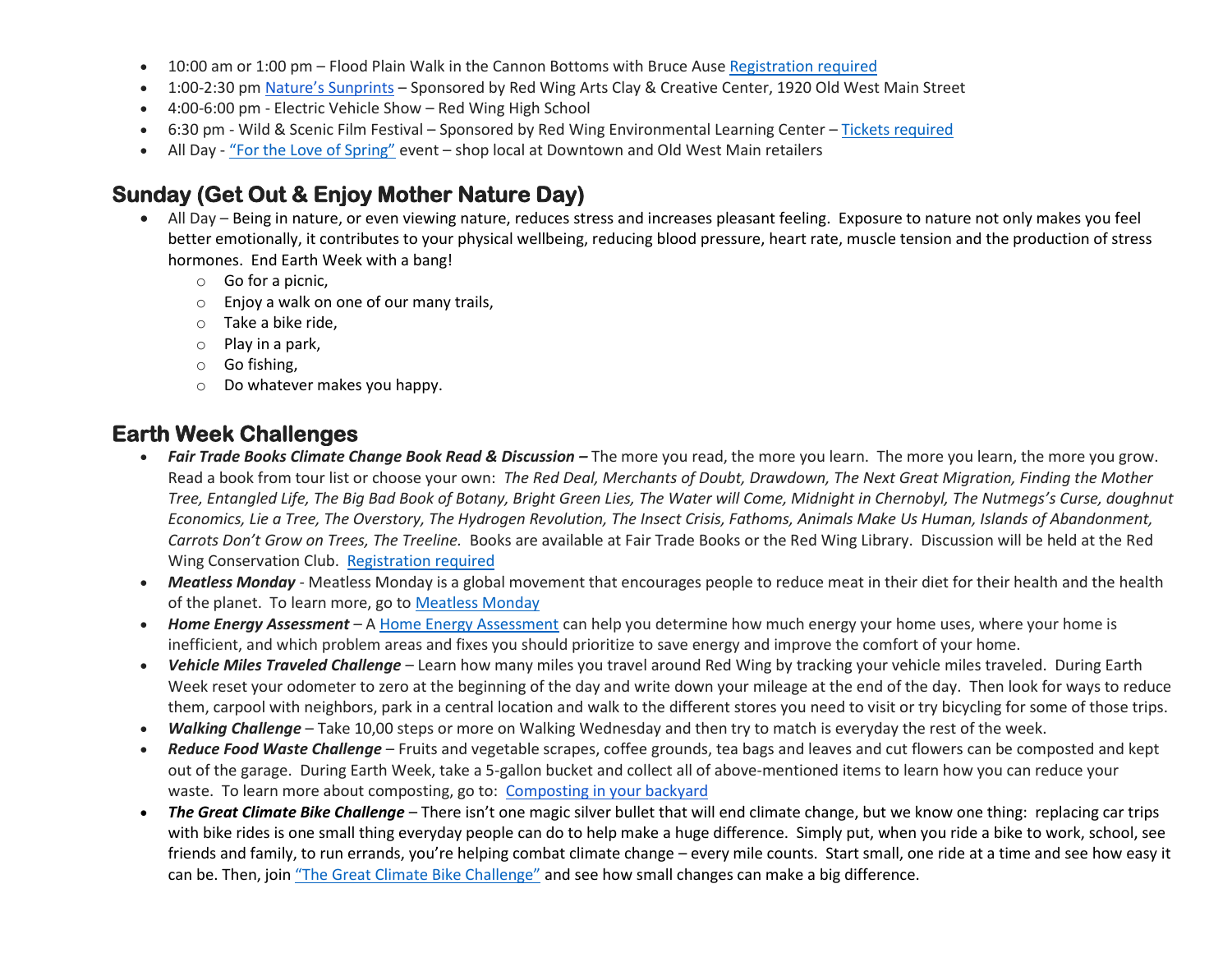#### **Description of Activities, Programs and Challenges**

- **Red Wing Clean-Up Day –** Littering is the improper disposal of waste products. Littering can happen intentionally or unintentionally, but both have environmental consequences. As litter degrades, chemicals and microparticles are released. These chemicals aren't natural to the environment and can make their way into the soil, freshwater sources and the air, impacting both humans and animals. This year, we encourage you to grab your gloves, a garbage bag and walk around your neighborhood, to our parks or on our trails to clean-up. Area Service Clubs and organizations are helping out too by cleaning our city parks and trails:
	- o Elks Memorial Park,
	- o Rotary Club Pottery Pond Park,
	- $\circ$  Lions Club Clay City Trail,
	- o Chamber Ambassadors Goodhue-Pioneer Trail
	- o Thrivent Financial and High School Clubs Colvill Park

For more information contact David Anderson at [davidbanderson59@gmail.com](mailto:davidbanderson59@gmail.com)

- **Adopt a Drain -** When it rains in Red Wing, stormwater runs straight from our streets into the Mississippi River through the city's storm drains. Anything carried in the stormwater, including grass clippings, leaves, pesticides, animal waste, and trash, also ends up in the river. Red Wing residents and businesses can help protect our waterways by adopting storm drains! Developed by the City of St. Paul, Capitol Region Watershed District, and Hamline University, the **Adopt-a-Drain program** asks residents to care for a storm drain in their neighborhood in an effort to reduce the amount of harmful debris that makes its way into our rivers, lakes, and wetlands. For more information, contact Kelsey Van Duesen a[t kelsey.vanduesen@ci.red-wing.mn.us](mailto:kelsey.vanduesen@ci.red-wing.mn.us)
- **Adopt a Trail –** Hiking trails are located on He Mni Can- Barn Bluff, in Memorial Park and on Billings-Tomfohr Conservation Area. During Earth week and all year long, residents may adopt a section of trail and keep it clean. For more information, contact David Anderson at [redwingbluffs@gmail.com](mailto:redwingbluffs@gmail.com)
- **Treasures on the Trail -** Red Wing Arts Treasures on the Trail is an Earth Day finders-keepers art-in-nature program. Red Wing Arts designed this program during the week surrounding Earth Day to celebrate and bring attention to the arts, as well as the natural beauty of the Red Wings parks and greenways. Treasures will be "hidden in plain sight" - no need to venture off the trail! Those who find the trail treasures get to keep them. Make it an annual family tradition!
- **Lunch & Learn – Energy Smart for Businesses** Energy Smart is a nonprofit that works with businesses to improve their energy efficiency. They are contracted through Xcel Energy so their services are free. During this Lunch & Learn, business owners will to learn how they can reduce energy cost and reduce their carbon footprint and connect with Jessie Hendrix.
- **Climate Change in Our Own Backyard: A Minnesota Perspective -** Dr. Seeley serves as extension climatologist/meteorologist, often gives weather chats on MPR, coordinates weather and climate educational programs with the National Weather Service, the Minnesota State Climatology Office, and various state agencies. His faculty appointment is split between research (20%) and extension (80%) programs related to the utilization of meteorological and climatological data for agricultural production systems and management of natural resources. As Professor Emeritus of the U of M, he is also active in the NOAA Climate Literacy Program. Mark's presentation was recorded in person October 28, 2021, in Fergus Falls for the CCL Fergus Falls Chapter.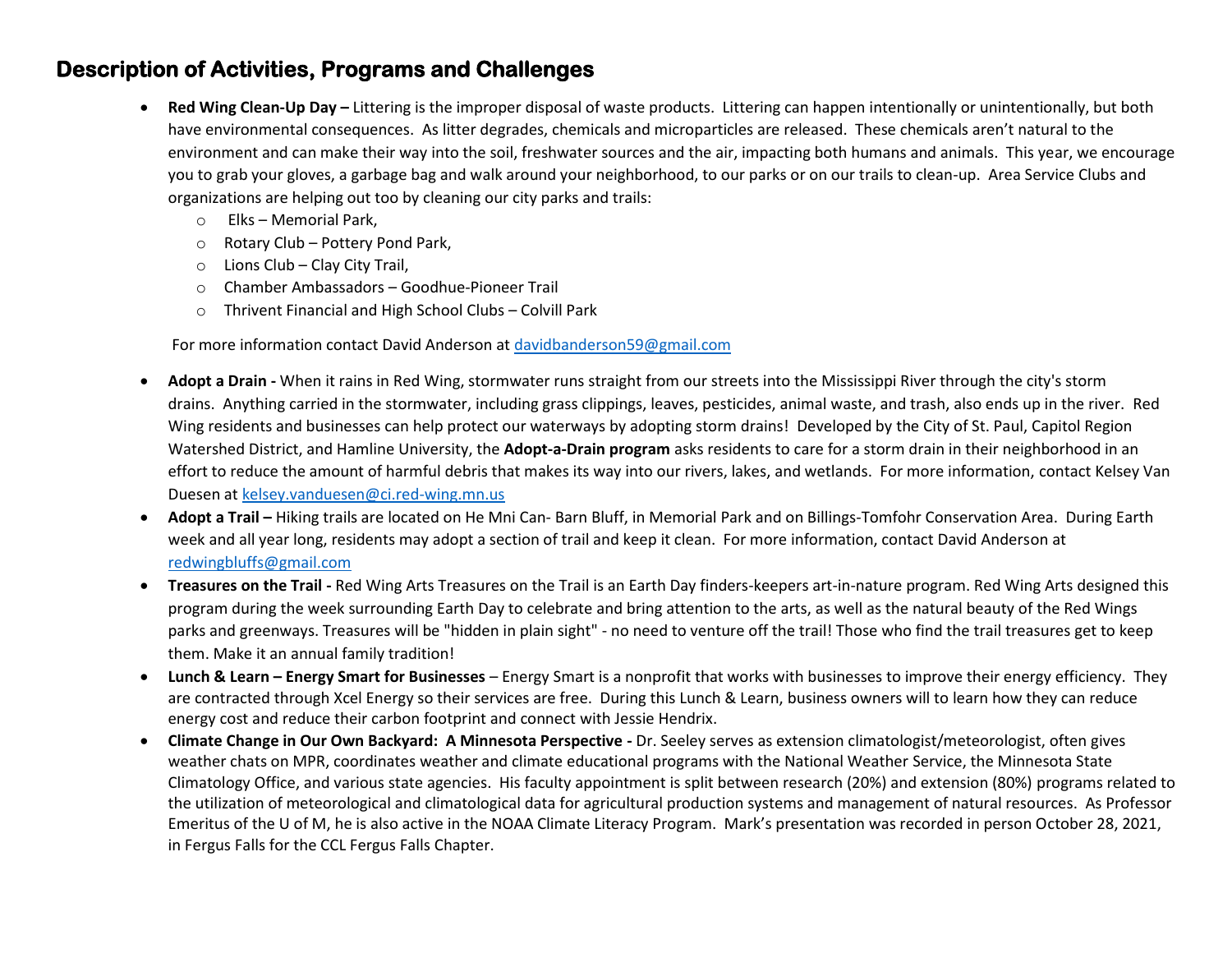- **Learning on Tap –** Learn about the threats facing Lake Pein and community solutions to protect this vital stretch of the Mississippi River from the staff at Lake Pepin Legacy Alliance. Available to adults ages 21+
- **Walking Wednesday -** Walking for more of our shorter journeys helps to protect biodiversity. It creates less noise, less air pollution, and results in fewer emissions that are warming the atmosphere. There are many ways one can incorporate walking in your daily life: walk to school, walk to work, park in a central location when running errands downtown, take a walking meeting. Give it a try!
- **A History of Sustainability Walking Tour of the Tower View Estate** Join Executive Director Stephanie Rogers for a Walking Wednesday tour of the Tower View Estate focused on the site's history of self-sufficiency. As a part of Red Wing Earth Week 2022, this event will focus on A.P. Anderson's legacy and the Red Wing Energy Center that was located at Tower View in the 1970s and 80s. The tour will conclude with information about the Anderson Center's recent work and future plans as the organization stewards historic buildings and land that are both impacted by and contribute to climate change. This tour will traverse both paved and gravel paths through the Anderson Center, tracing a route that avoids stairs for better accessibility. Please meet in the main gallery.
- **Peacestock: Militarism & the Environment** Veterans For Peace Climate Crisis and Militarism Project is part of the world-wide movement to end the climate crisis and promote climate, environmental, racial, and economic justice. This presentation focuses on how US militarism, the single largest institutional source of greenhouse gasses on the planet, fuels the climate crisis. Participants may attend in-person or virtually.
- **Reducing your Family's Carbon Footprint** Join Extension staff for practical advice about many different ways you can start reducing your family's carbon footprint. The webinar uses personal examples from one mom's mission to enable healthy living and environment al sustainability. Additionally, we will offer recommendations on how to handle the emotional impacts of climate stress.
- **Solar Panels on Your Roof & Solar Gardens** Chad Kono installed solar panels on his roof to reduce is carbon footprint. Learn more about why he has done this and other options like supporting in solar gardens.
- **Earth Day, Red Wing & the Future** Nate Hagens, PhD in Natural Resources and MS in Finance, lives near Bay City, WI. He is the Executive Director of The Institute for the Study of Energy & Our Future (ISEOF) [https://www.energyandourfuture.org/](https://nam12.safelinks.protection.outlook.com/?url=https%3A%2F%2Fwww.energyandourfuture.org%2F&data=04%7C01%7C%7C9328e93009064d541a1108da06c3e787%7C84df9e7fe9f640afb435aaaaaaaaaaaa%7C1%7C0%7C637829735723918391%7CUnknown%7CTWFpbGZsb3d8eyJWIjoiMC4wLjAwMDAiLCJQIjoiV2luMzIiLCJBTiI6Ik1haWwiLCJXVCI6Mn0%3D%7C3000&sdata=1j%2BwJgq3Wf92L92qQmMx0MOaCzuyNCyXaw%2FvknvISsI%3D&reserved=0) , an organization focused on educating and preparing society for the coming cultural transition. Nate has appeared in various films and TV shows and lectured around the world on issues of energy and sustainability. Nate teaches his Reality 101 Honors class to U of MN freshmen and hosts a weekly podcast available on YouTube and all major podcast platforms, and shares frank video shorts, fascinating speakers, and an animated series.
- **Take a Ride on Your Bicycle Day -** More miles traveled by bicycle means fewer miles by car and that equals cleaner air! Bicycling isn't just for exercise, try biking to school, biking to work, biking around your neighborhood just for fun, run errands on your bike.
- **Nature's Sunprints -** Red Wing Arts invites the community to drop by our Clay & Creative Center to create artwork inspired by nature. This allages artmaking activity will be offered on Friday, April 22 and Saturday, April 23 from 1-2:30 pm, both days.
- **Story Walk: We Are Water Protectors -** Families and park visitors are encouraged to go for a river walk in Bay Point Park and enjoy the 2021 Caldecott Award-winning story *We Are Water Protectors* by Carole Lindstrom and Michaela Goade,
- **For the Love of Spring –** Kick off spring with us in Red Wing with this fun two-day shopping & dining event!
- **Hike the Bluff** Reconnect with nature, check out the new trailhead and all the new trails on He Mni Can Barn Bluff. Volunteers from Friends of the Bluff will be available to answer questions from sunrise to sunset.
- **Assessable Bird Walk** The bird migration is on, bring your binoculars and enjoy a guided walk on the Goodhue-Pioneer Trail with the Red Wing Park Naturalist. Park in the Hay Creek Recreational Area Parking Lot. For more information contact [Erin Augustin](mailto:ekaugustin@rwps.org)
- **Nature Play at Twin Bluff School -** The Red Wing High School Sustainability Club will join the Red Wing Park Naturalist to do some upkeep on the Twin Bluff School Nature Play Area. We will be planting pocket pollinator gardens and doing light maintenance on nature play elements. The public is welcome to stop by to enjoy the space and lend a helping hand if they'd like!